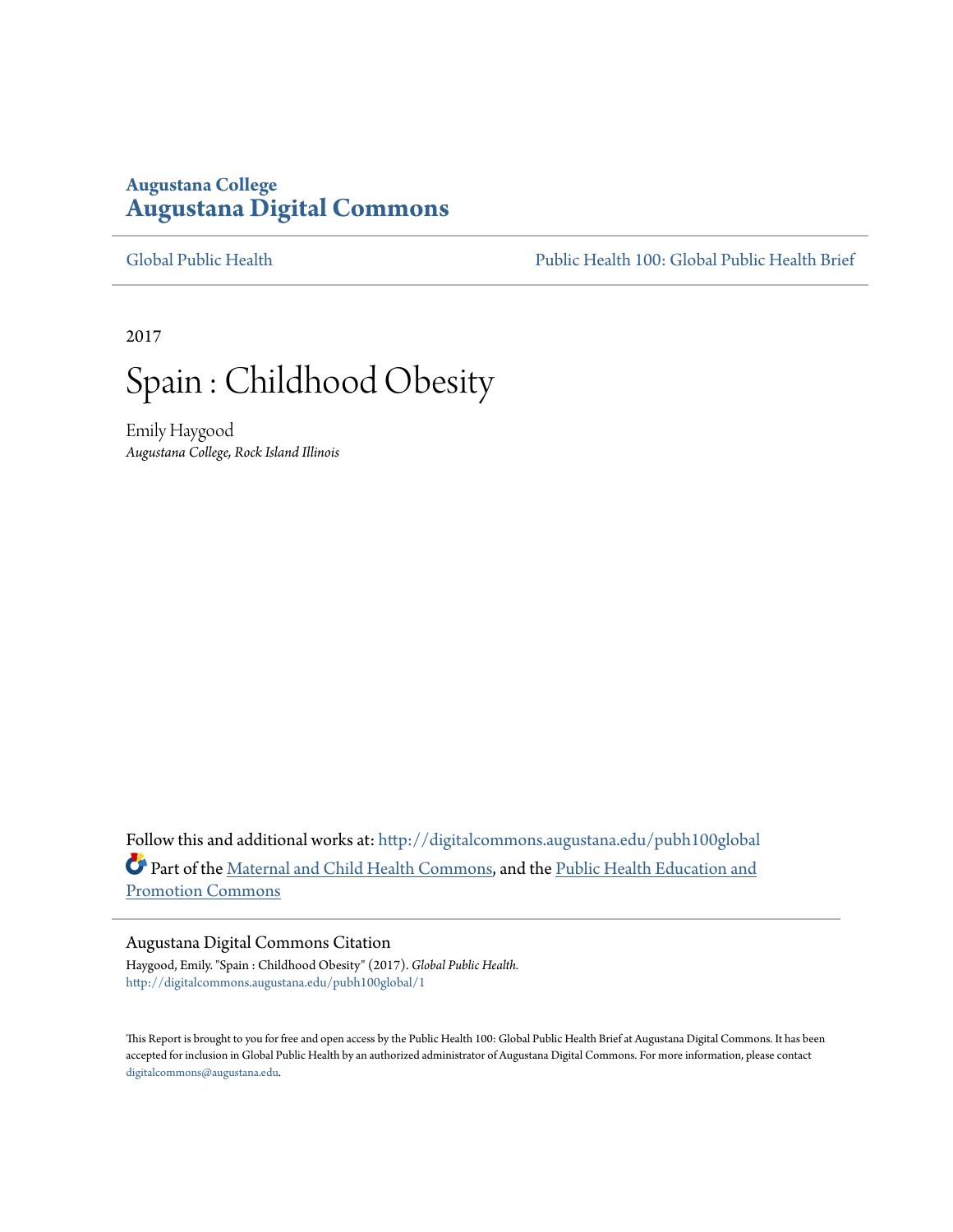# SPAIN

#### Emily Haygood



#### *Location:*

- Is near Europe and the Northern part of Africa.
- Nearby Countries:
	- o Morocco
	- o Portugal
	- o France

# SPAIN AND CHILDHOOD OBESITY

## **Population:**

- 48,958,159 people as of 2017
- Roman Catholic 67.8%, atheist 9.1%, other 2.2%, non-believer 18.4%, unspecified 2.5% (2016 est.)
- Mediterranean and Nordic types

#### **Political Structure:**

**Parliamentary** constitutional monarchy

### **Major Challenges**

Childhood obesity

### **Public Health Issue**

Childhood obesity is a condition that is rapidly increasing. Around 1/3 of children in Spain have an excess of bodyweight; this is alarming because the number of overweight and obese children in Spain is one of the highest in Europe (Franco 2010). Overweight and obesity both imply having excess weight, but they do differ slightly. Being overweight pertains to having more body weight than is considered "healthy" for one's age or build. Obesity on the other hand is having a body mass index (BMI) over about 30. Due to the fact that Spain is a high-income area, it is more common to see trends of obesity among the population. In the figure

below you can see how Spain lines up among other countries. Being a high income country exposes the population to more food and activities that can promote poor lifestyle choices. There is more access to things like television and fast food for example.



#### **EPIDEMIOLOGY**

- Morbidity rate for overweight children in Spain:
	- o At least half of children in Spain are overweight
		- 26% of boys
		- 24% of girls